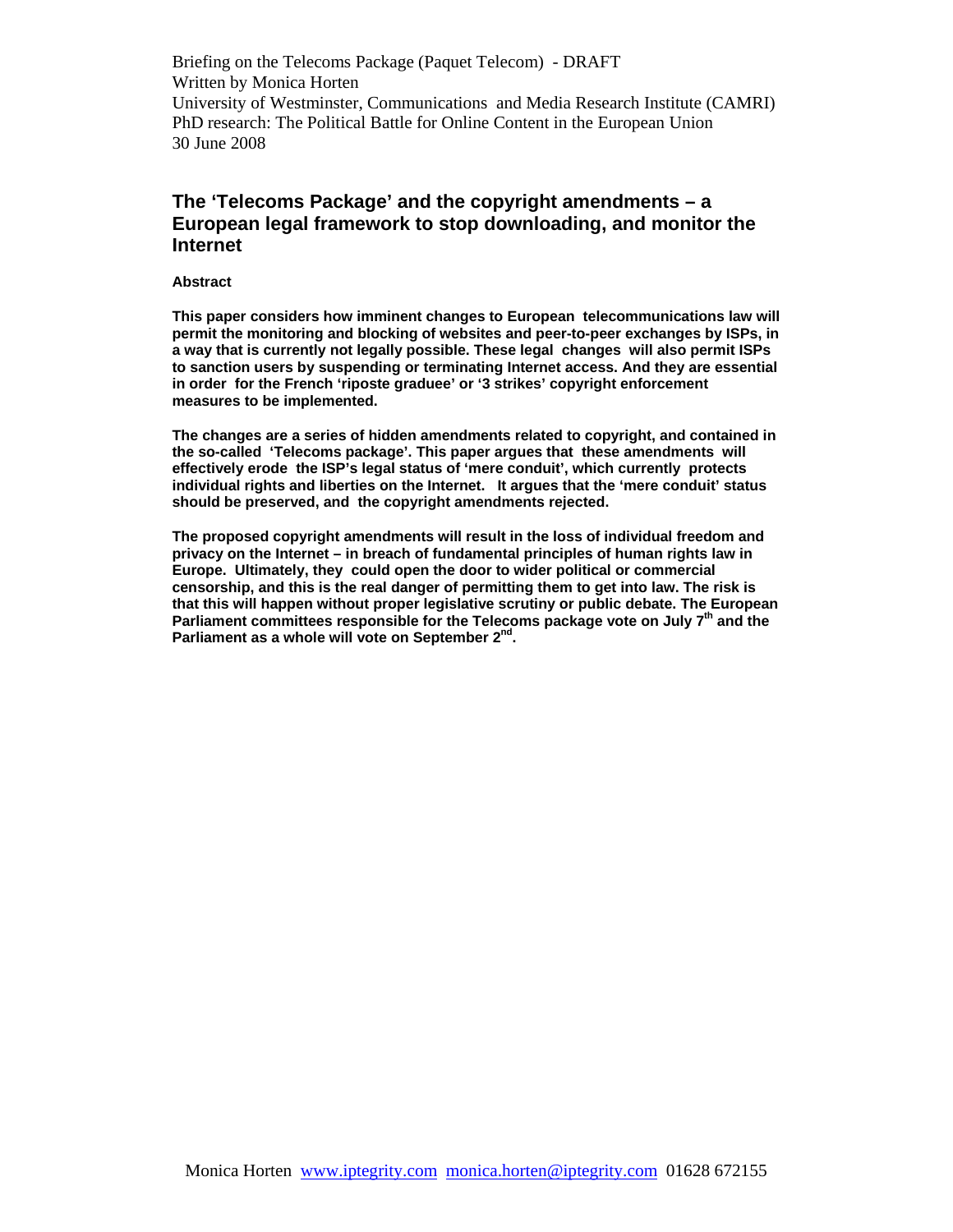# **The 'Telecoms Package' and the copyright amendments – a European legal framework to monitor the Internet and stop free downloading**

# **Overview**

The so-called 'Telecoms Package' (Paquet Telecom) is a review of European telecoms law – the law the governs how Internet service providers and telephone companies can operate in Europe. It is currently going through the committee stages of the European Parliament and important votes on it will be taken in July.

Telecoms law should have nothing to do with copyright, but entertainment industry lobbying has resulted in the inclusion of a number of important legal changes that relate to copyright. The changes are intended to bring an end to free downloading and the use of copyrighted material on sites such as MySpace and YouTube. However, the consequence of these legal changes heralds an even more sinister prospect of censorship of the Internet by corporate organisations and/or the State.

The bottom line is that fundamental changes to the telecoms regulations are needed before European governments can bring in "3 strikes" copyright enforcement rules similar to the "riposte graduee" being implemented in France - these changes are hidden in the detail of the Telecoms Package. Among over 200 amendments, is a core group of changes which effectively incorporate copyright enforcement within the rules for European telecoms operators and ISPs, and mandate regulators to oversee that they do it. Copyright enforcement means, in real terms, that ISPs will be asked to monitor, block and censor content to support rights-holders, and without any right of defence for the user or creator.

# *ISP 'mere conduit' status will be lost*

ISPs will lose their legal status as 'mere conduits' which was enshrined in European law in the E-commerce directive to protect individual freedom. 'Mere conduit' means they are only responsible for carrying electronic data from a to B, but not for the content. Thus, they have to date been able to argue succesfully against enforcing copyright, and regulators were obliged to protect that legal position.

The copyright amendments to the telecoms package, if passed, will mean that ISPs have a legal obligation to monitor copyrighted content and users' activity. Monitoring could involve blocking users who are using peer-to-peer (P2P) file-sharing, or it could mean blocking specific websites or web pages. The criteria for blocking would be related to copyright infringements, as presented to the ISP by the rights-holder companies. This represents a key change to the framework law which governs the ISP business. There is no provision for legal oversight to determine what is legal or illegal ( i.e. infringing) content, or what happens when a dispute arises. It is private censorship.

## *Regulation by stealth*

There is evidence that the copyright amendments have been lobbied for by the US and French film industries, to support their copyright. They have been calling on the EU to get rid of the 'mere conduit' status, on the grounds that that is an obstacle to copyright enforcement. They also make it very clear in their written communications with the Commission, that 'copyright enforcement' means they will pursue 'on a mass scale'<sup>i</sup> , Internet users who download content, and they want access to personal data in order to do this.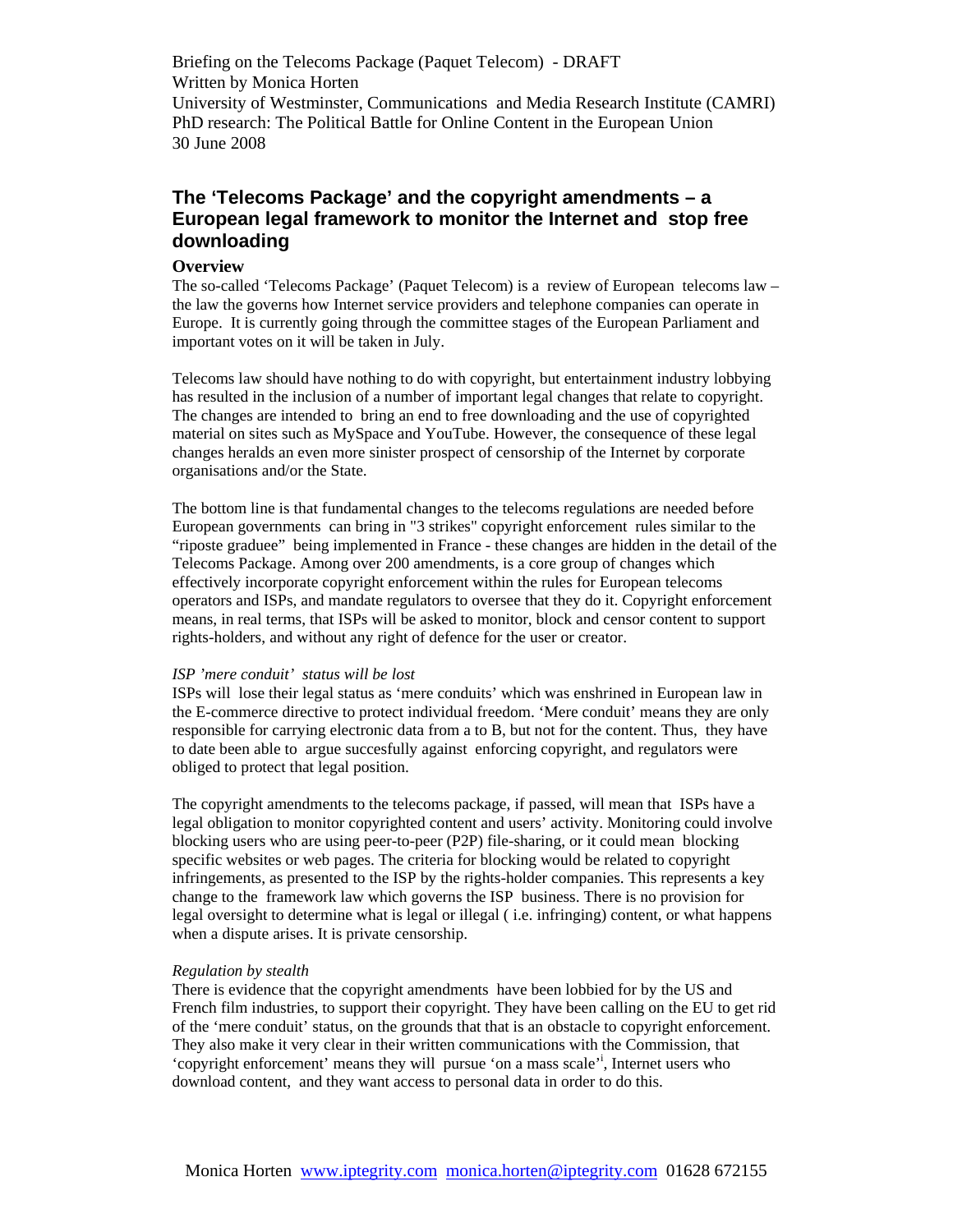The 'Telecoms package' copyright amendments will achieve the rights-holders objectives by stealth, without permitting proper Parliamentary scrutiny or public debate on a fundamental change to the Internet. They have been included in the Commitee stages of the European Parliamentary process, and although the texts are publicly available, they are long and difficult to wade through and interpret. Many of the changes are so subtle - just a one-word change - that only a legal expert knows what they are intended to mean. But most importantly, because they are buried within a set of laws about telecommunications networks, discussion about copyright enforcement and the Internet becomes a secondary discussion and does not get the attention it needs.

## *Why we should protect 'mere conduit'*

The political issue here is that the 'mere conduit' status of the ISP was put in place to protect individual privacy and freedom. Once this change to telecoms framework law is in place, 'mere conduit' is effectively eroded, and this apparently small legal change will give corporations and governments control over the Internet which they have not previously been able to get. If it is legally possible for Internet content to be monitored and blocked to support copyright infringement, what is to stop it being used for other forms of censorship, including political purposes?

Under the current legal framework, we are protected from such censorship by the 'mere conduit' status, combined with data protection law. It is therefore vital to retain that 'mere conduit' status, in order to protect citizenship rights to communicate freely using the Internet.

And if we are going to make any changes at all to the ISP status, it must be properly and publicly debated and go through the full legislative scrutiny in a transparent manner, so that all stakeholders, including civil society, can input to it.

# **Why this attempt to change the ISP legal status?**

Until now, the ISPs in Europe have been able to ignore content industry requests to chase and sanction their customers who allegedly infringe copyright because they could always point to the E-commerce directive articles 12 and 14. They could argue that they enjoy 'mere conduit' status ( technical neutrality ), and that they have no legal liability for content, and (in the case of hosting companies and user-generated content sites) that they have no actual knowledge of the content. And they could argue that governments could not ask them to monitor content, under Article 15 of the E-commerce directive.

ISPs could also argue that data protection law prevents them from giving out users' personal data, and similarly under data retention law. They explicitly had, under the law, no responsibilty for content. They were conveyors of electronic signals only.

This esoteric legal argument has importantly protected the rights and freedoms of millions of European Internet users. It has meant that the Internet was an environment in which people were free to do what they wanted, try out new things and experiment. The Information Society was able to grow, with consequent growth in jobs and employment, and cultural diversity.

"Mere conduit" can be thought of in the sense of a road system – the ISPs control the roads – manage the signals, signs, traffic flows, speeds, etc – but they don't care about the vehicles or what's inside them. People are free to drive cars wherever they wish. The Telecoms Package amendments – which typically take the form of a subtle alteration in the wording of a clause –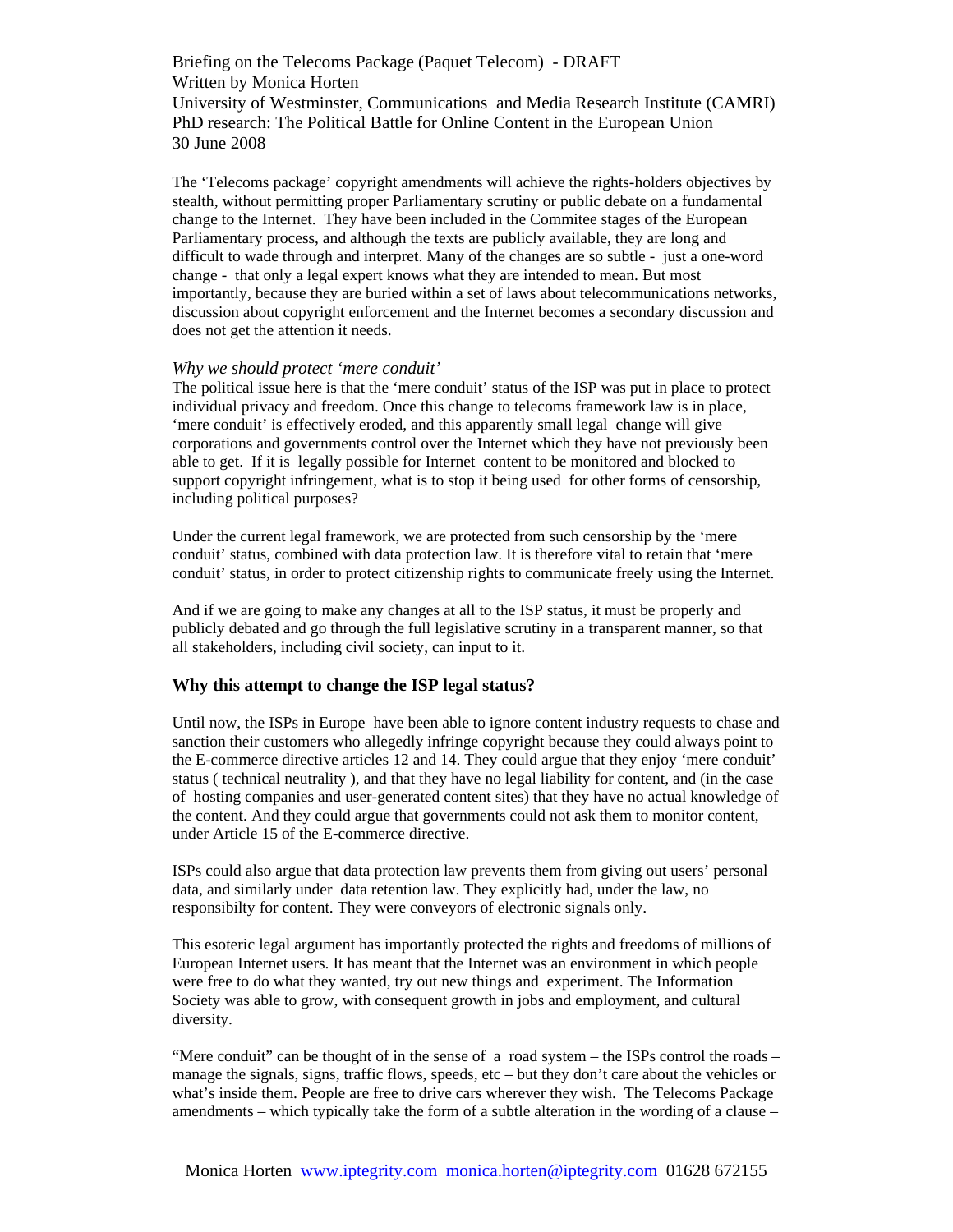will effectively reverse that status. ISPs will be forced to care what colour cars are on the roads, to stop cars at random and see whether there's any copyrighted content inside.

Nor will they be able to claim 'no actual knowledge' of content. They will be forced to give away personal data, and contractually obliged to tell their customers that content is being restricted.

But the ISPs 'mere conduit' status has annoyed the rights-holders – the entertainment and music industries - who have been campaigning to get rid of it for at least two years. Their campaign has been in the public domain, but strangely gone unnoticed.

If the copyright amendments are passed, the ISPs ability to argue against doing the bidding of the rights-holders, is weakened, and indeed, it is removed. The "neutral " carrier status of the ISPs, legally known as "mere conduit"ii will be effectively over-ridden, and the entire telecoms framework law altered to support copyright enforcement.

Taken together with a weakening of privacy laws, this would result in a legal infrastructure which supports censorship by the rights-holder industries, in direct contraction to European Human Rights Law (ECHR<sup>iii</sup>).

Further, the current legal framework<sup>iv</sup> prevents governments from asking ISPs to monitor traffic and protects their status as carriers or "mere conduits". This provision in EU law which prevents governments from asking ISPs to monitor traffic, will also effectively be over-ridden. This provision is in the E-commerce directive<sup>v</sup>, which is why governments are having to co-erce the content and ISP industries into 'voluntary' agreements. Until and unless, the framework law is altered at European level, they cannot mandate monitoring of the sort that is proposed under the '3 strikes' measures. If the copyright amendments in the Telecom Package are passed, governments will have the legal framework they need to mandate such measures.

This is why the French government had to get ISPs to sign an agreement, and why the UK government's position – asking for a voluntary agreement otherwise they will legislate in spring 2009 - looks rather hollow. The UK government is simply sitting quiet until the European legal mechanisms are in place, whereas the French are pressing ahead.

In other words, the law which has protected the ISPs, has also protected us. The copyright amendments which will alter the legal status of the ISPs will also cause citizens to lose fundamental rights and freedoms to access and distribute data, and to have our privacy protected.

### **How the copyright amendments shift the emphasis from 'mere conduit'**

An important amendment that sets up this shift emphasis are the addition of Point 19, in Annexe 1 of the Authorisation directive, which will create a statutory obligation for ISPs to enforce copyright. Other amendments will create an obligation for regulators to oversee ISP enforcement of copyright and to restrict access to content<sup> $\mathbf{v}$ </sup>. When put together, it becomes clear how the overall framework of law for telecoms operators and ISPs will shift away from 'mere conduit' and impose a liability for content on ISPs – how can they determine what content meets the rights-holders'criteria for restricting access, and what doesn't, without having a means of knowing what content is travelling across their networks?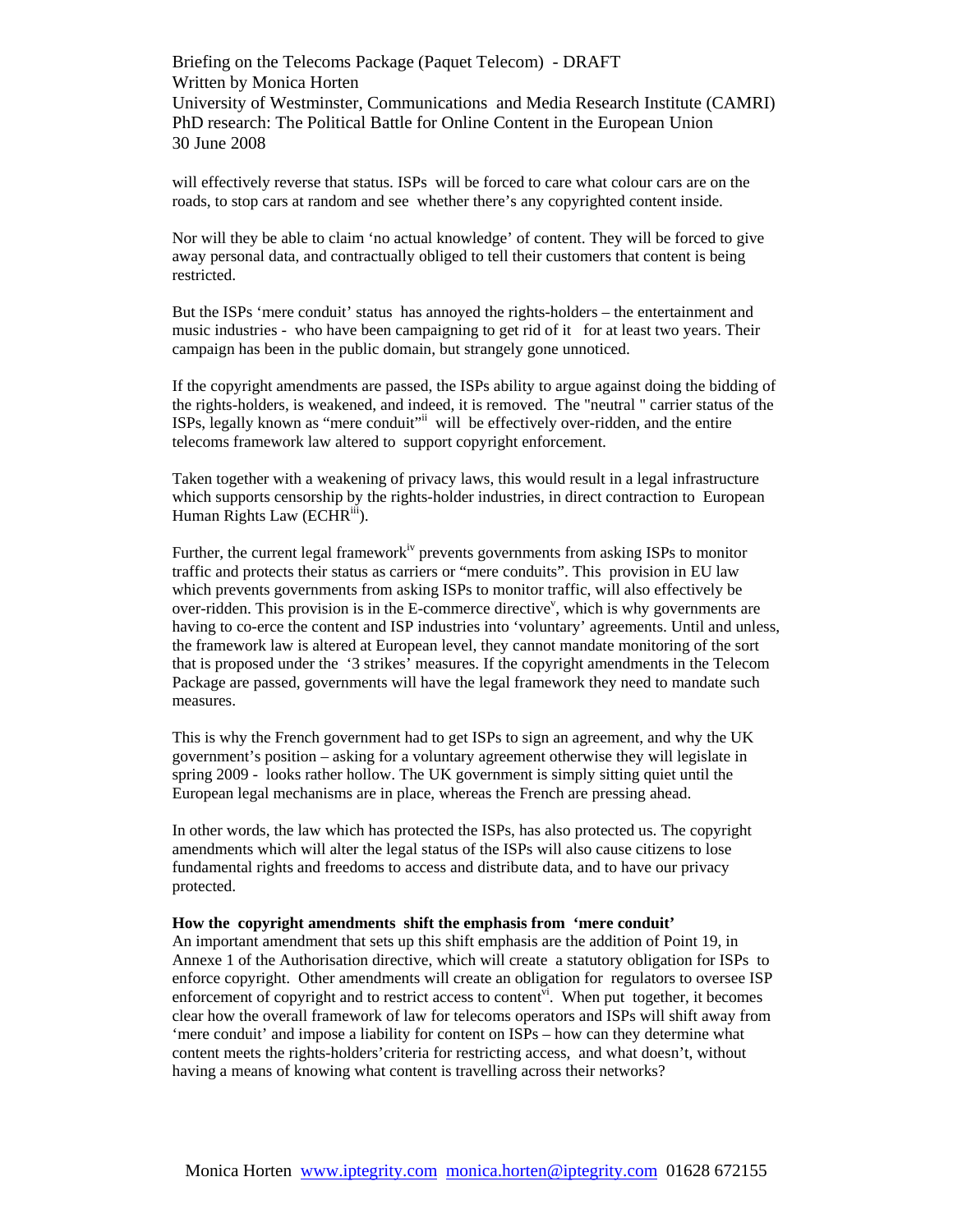Further copyright amendments serve to restrict the user's freedom to access and distribute Internet content. ISPs will be told to to include contract terms which will make it legal for them to terminate services on the basis of allegations of copyright infringement. They will also be told restrict the scope of service provision, with the implication that content may be monitored or blocked, and permit the right-holder companies to gain access to personal data – and specifically, amend the data retention provisions to permit access by rights-holders – something which was rejected in the Data Retention Directive<sup>vii</sup>.

In addition, there is an amendment, understood to have come from the Information Society Commissioner Viviane Reding herself, which specifies that ISPs must incorporate into their contract with end-users an undertaking to inform users regular about copyright infringing material (Article 1 (12) point 6 of the new directive  $\frac{v}{u}$ ).

#### **Why the entertainment industries wanted the copyright amendments**

There is evidence that the copyright amendments have been lobbied for by the US and French film industries, to support their copyright. This is validated by their submissions to the Commission's Creative Content Online consultation and in documents sent to MEPs.

Since 2006, the Motion Picture Association and Walt Disney were calling on the European commission to amend what they called the 'outdated' nature of the telecoms regulatory framework. The MPA asked the EU to "seize the opportunity of the Telecoms Package review for setting the ground rules for stakeholder co-operation to be both encouraged and facilitated at the EU level". Walt Disney complained of the 'impediments to co-operation' that were raised by the ISPs. They also complained that they were limited to going through the courts and were limited in the possibility for civil action. They were concerned with the question of how to enable ISPs 'to address abuses' at the same time as defending Walt Disney's own interests, through 'civil and criminal means'.

The International Federation of Phonographic Industries (IFPI) – representing the music industry, made it clear what they intend by 'addressing abuses through civil means'. Any solution 'which only allows for a limited number of cases to be addressed each month' ( ie the courts) 'will not have the necessary impact' they said. They called for the EU to implement measures which will address 'mass-scale piracy' in a way which is 'not overly burdensome'<sup>ix</sup>.

And the SACD, in a letter to MEPS in March 2008, stated that 'the ISPs hide behind the significant exemptions from liability in the E-commerce directive and the strong protection of personal data in privacy legislation" and this is the reason why "they are abstaining from any action in the fight against piracy on electronic networks". The SACD use this as the rationale for an amendment to the Telecoms Package which would oblige ISPs to co-operate in the protection of copyright.

# **What is the 'Telecoms Package' ?**

The "Telecoms Package" comprises 5 new directives, but for the copyright issue there are two which are important. Amendments to the telecoms framework law are contained in one bundle or dossier, entitled *The Electronic communications: common regulatory framework for networks and services, access, interconnection and authorisation* ( Directives 2002/19/EC to 2002/21/EC]). This bundle amends three original directives which together set out the ground rules under which telecoms companies and ISPs may operate. These directives cover the overall framework for telecoms services, the rules for business issues such as access, interconnection and radio spectrum, and the rights and obligations towards society and their customers, of telecoms service providers.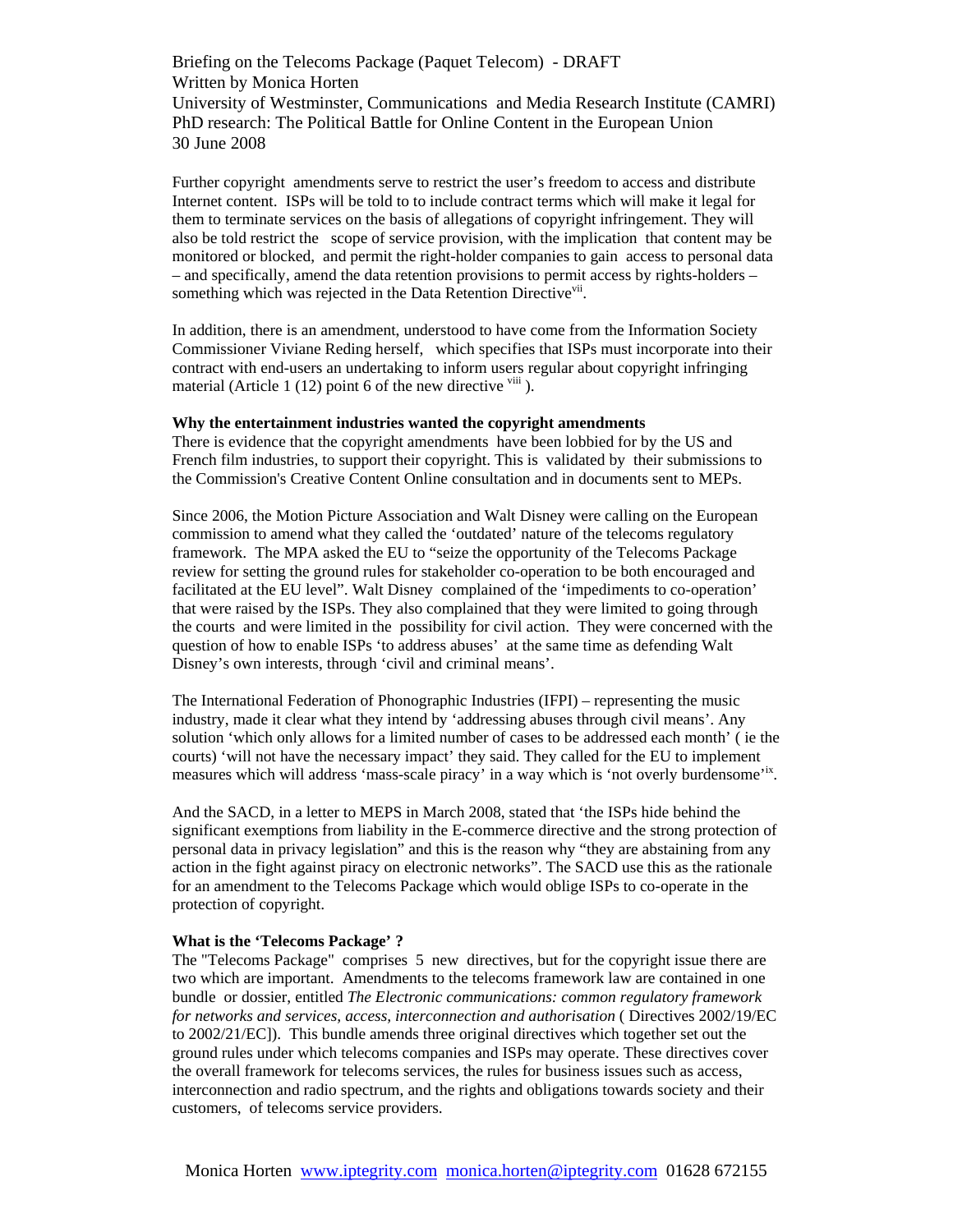An important point that is stated in the framework text, is that telcos and ISPs are conveyors of electronic signals. Content services are not intended to be covered by these directives. The Framework Directive<sup>x</sup> encompasses conveyance of signals, facilities, co-location, rights of way, the regulator's role, rights of appeal against regulatory decisions, mobile masts, spectrum, and the European internal market for these services. Then we have the Access and Interconnection Directive, which sets out how telecoms operators deal with each other and provide access to users; and the Authorisation Directive<sup>xi</sup> which sets out specific terms under which they may operate, and what regulators may ask of them.

The lead committee dealing with the Framework directive review is the Trade and Industry (ITRE) committee. The rapporteur's report is from Catherine Trautmann. The Culture committee has also produced an Opinion report, by the MEP Ignasi Guardans Cambo (Guardans).

These directives are complemented by the E-commerce directive, which is not amended here. But the concern is that the copyright amendments as outlined above, will fundamentally alter the telecoms framework law, such that they over-ride the protection of 'carrier status' in the Ecommerce directive by default.

Amendments to the law governing user's rights on telecoms services are covered under the new directive called the *Electronic communications: universal service, users' rights relating to networks and services, processing of personal data, protection of privacy, consumer protection cooperation* (Directives 2002/22/EC, 2002/58/EC and Regulation (EC) No 2006/2004). This directive amends two existing directives which set the rules for what users can expect from ISPs and telecoms service providers. The Universal Service directive<sup>xii</sup> specifies the kinds of services that user's have a right to access, and how those services will be provided to them. The Electronic Privacy directive<sup>xiii</sup> deals with personal data and how it will be treated on electronic networks.

The lead committee dealing with the directives that concern users' rights is the Internal Market committee (IMCO). The rapporteur's report is written by British MEP Malcolm Harbour. The Culture committee (CULT) has also produced an Opinion report, by the MEP Manolis Mavrommatis.

#### **Liability for determining 'lawful'content**

Whilst the Telecoms Package ushers in this significant change to the Internet, and grants the right to determine what we can and can't see to major corporations, it does not provide for any form of oversight on the process of content blocking or censoring. There is no provision for an authority who would establish the rules.

Determining what is 'lawful' and 'unlawful' online content, in the context of the 2001 Copyright Directive, is not a simple process.Thus, if a film studio alleges that you are filesharing copyrighted content, your ISP has to go on their word that you are indeed file sharing and that the content is copyrighted. Or the ISP has to develop its own criteria. And there is nowhere for the user to go, in case of dispute. Thus, the lack of regulatory oversight only serves further to impose a liabilty for content onto the ISPs, and further erode the mere conduit principle.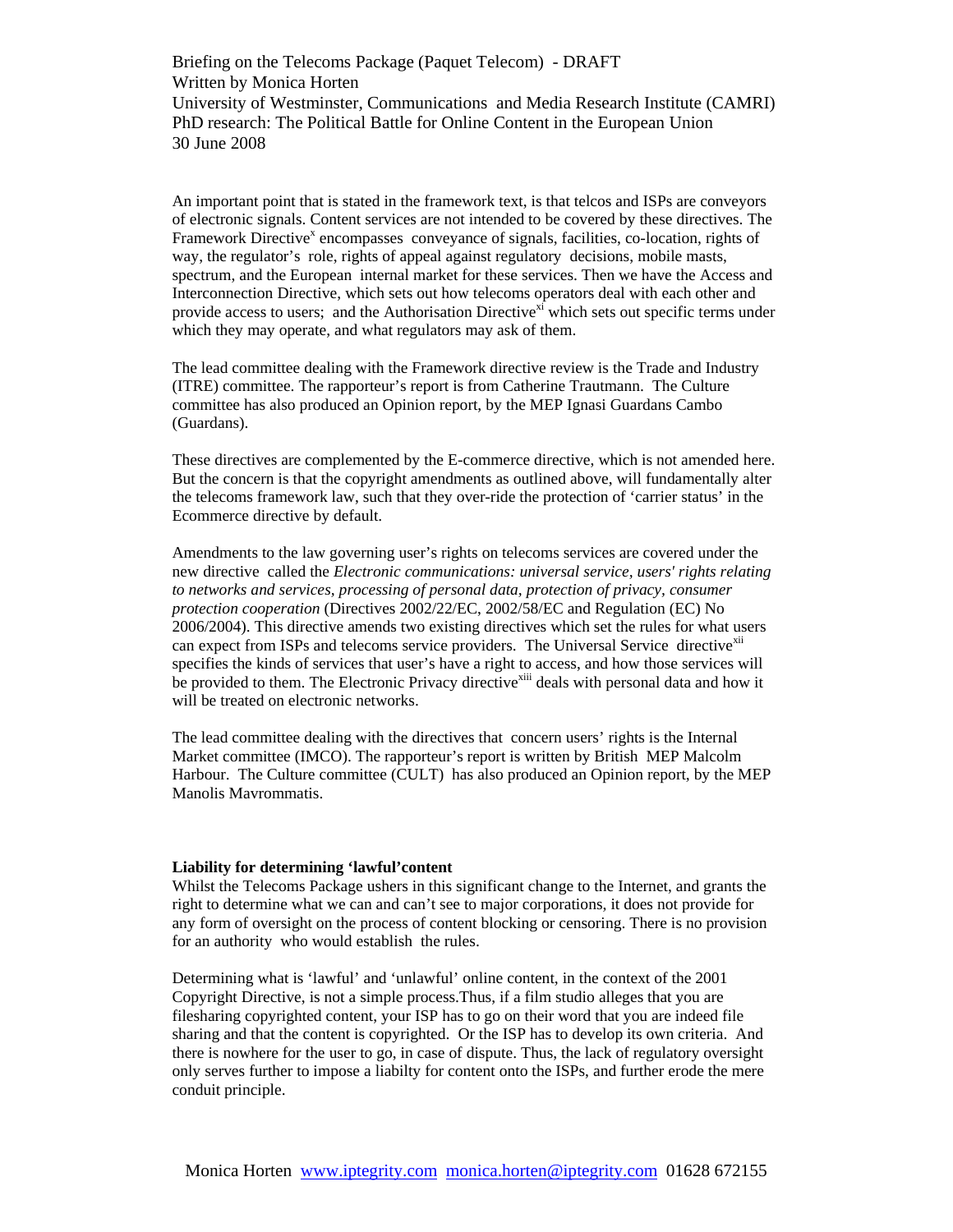And in this context, there are a number of questions to be answered. Top of the list is who decides what content is to be blocked?'. Who decides if to block by type of traffic (protocol), by URL, domain name, or IP address? Who arbitrates the interpretation of the 2001 Copyright Directive to determine what is and is not fair dealing under the exceptions? And in which countries does that interpretation apply (because in spite of harmonisation, it will be different for each member state)? Do we have a single market in content blocking, or do we remain a divided Europe for this purpose?

It is clear that these organisations representing the entertainment and music industries, have lobbied for the removal of the 'mere conduit' status, and along with it, the right to monitor users and get access to personal data.

#### **The copyright amendments and the ISP status – in detail**

*College of commissioners amendments:* Two amendments were incorporated by the College of Commissioners, (and according to an interview with Europolitique, they were put there by the Commissioner, Viviane Reding herself<sup>xiv</sup>) Annexe 1, point 19 of the Authorisation directive, which sets the ground rules for ISPs to operate in Europe, mandates ISPs to comply with the IPR Enforcement Directive.

This amendment, when connected with two amendments to the Framework Directive is the one which creates the most fundamental change in the ISP status. As above, the Authorisation Directive sets the rules for the ISP and telcoms operator business. Annexe 1 is a list of conditions which regulators may attach – is what Member States may oblige ISPs to do. Point 19 states compliance with the Copyright Directive and the IPR Enforcement Directive. This means that governments may impose a special condition on ISPs to enforce copyright infringement. In practice, we know that enforcing copyright infringement means monitoring of user traffic, and that goes against the E-commerce directive. So either we have two conflicting pieces of legislation, or one over-rides the other. We make the assumption that it is intended to over-ride the E-commerce directive.

The other College of Commissioners amendment is Article 1 (12) point 6 of the new directive  $\frac{xy}{x}$  which specifies that ISPs must incorporate into their contract with end-users an undertaking to inform users regularly about copyright infringing material. This Article is the focus of attention for the ISPs and telecom operators, but their attention seems to be focussed on making it less vague. It can be interpreted in such a way that they have to inform about every infringing item on the web – an impossibility – and leading to endless liability claims against them. However, it should not be there at all. It is a supporting Article, putting in place a key part of the overall framework for copyright censorship.

*The Framework amendments:* There are two crucial amendments, originally proposed by the the Guardans (Culture committee) report on the new Framework directive<sup> $xvi$ </sup> and now being incorporated into the text for the new directive:

- a requirement on the national regulator to protect copyright. This is a fundamental move, which along with Annexe 1, Point 19, seems to sew up the telecoms framework to enforce copyright – regulators, operators and ISPs (Culture committee - Guardans - Opinion, Amendment 19) .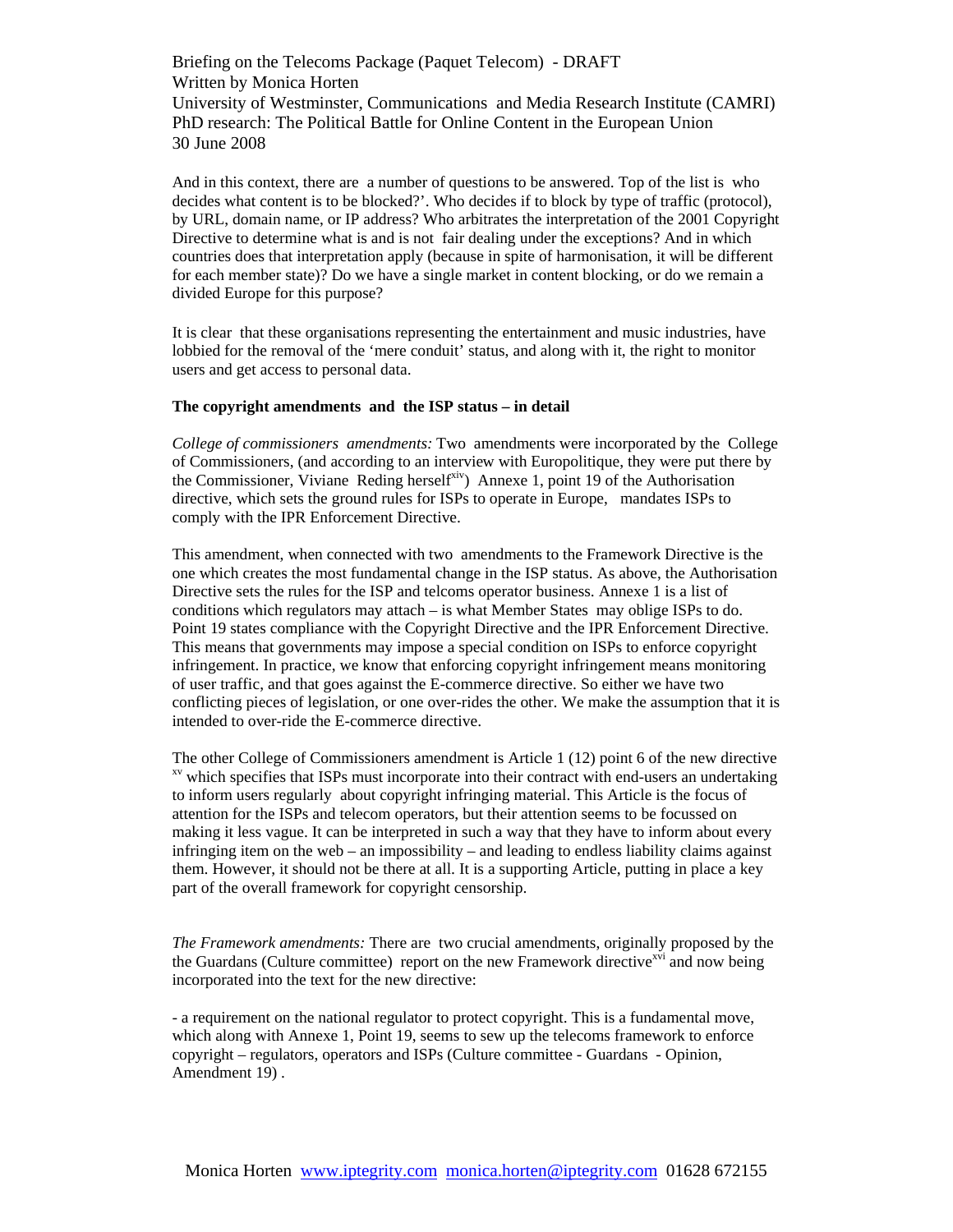- reinforces the framework, putting it into law that ISPs and telecom operators should work with content providers, using the euphemism "co-operate". This amendment was written by the French collecting society, the SACD<sup>xvii</sup> (Culture committee - Guardans - Opinion Amendment 20).

In practice, "co-operation" means that the ISPs will monitor user traffic, block certain traffic flows and content on behalf of rights-holders, and they are being asked to sanction their own customers on behalf of rights-holders.

*And, following further secret discussions in the European Parliament lobbies, it appears that the Guardans amendments (19 and 20) have been added to the Internal Market – report as a new amendment to Article 33 of the Universal Access directive. If the Internal Market committee passes them, they stand to get into law.* 

*The users rights amendments*: Crucial amendments which cement the altered legal framework for telecoms operators and ISPs were originally proposed in the Mavrommatis Opinion (Culture committee), and incorporated into the lead committee (Internal Market) report for the 7th July vote. *If they are passed in this report, they stand to get into law. However it is understood that back-room negotiations are underway and it is uncertain where they will lead.* 

*Restricting access and blocking content:* the service may be restricted to "lawful" services and may be blocked if "unlawful". By implication, this means that monitoring may be put in place – how else will an ISP distinguish between different types of services? But it also begs the question, who will determine what is "lawful" and what is "unlawful"? There is no provision for regulatory oversight or intermediation in cases where there is a dispute – indeed, there is no provision for users to dispute filtering or blocking of their content or their access. There does also appear to be an implication that ISPs and web host companies will have to have actual knowledge of the content they are carrying or hosting – in direct contraction of the E-commerce directive. (Culture committee - Mavrommatis – opinion, Amendments 1, 10 and 11). *The same language has appeared in a new and secretly negotiated compromise amendment for a recital in the Internal market committee – Harbour - report.)* 

*Personal data:* ISPs may be asked to divulge personal data of their customers to rightsholders. It is a partial implementation of the ECJ judgement in the case of Promusicae vs Telefonica. The interpretation that is intended here is disputed among legal experts. The Promusicae judgement may also be interpreted to mean that ISPs may not be obliged to divulge personal data. (Culture committee - Mavrommatis – opinion, Amendment 4)

*Data retention:* two amendments have the effect of permitting data retention in support of rights-holders – something that was rejected in the Data Retention directive. $x^{x^{\text{viii}}}$  Amendment 11 was inserted by the SACD.<sup>xix</sup> (Culture committee - Mavrommatis – opinion, Amendments 14 and 15)

*User contract terms:* new terms and conditions that ISPs will be mandated to place in users' contracts. They stipulate what the ISPs will do in a case where an infringement is committed and that ISPs must inform users of limitations to the service. This may imply that content will be restricted or that the types of protocol the user may employ are restricted, eg Bit Torrent. (Culture committee - Mavrommatis – opinion, Amendments 7 and 8)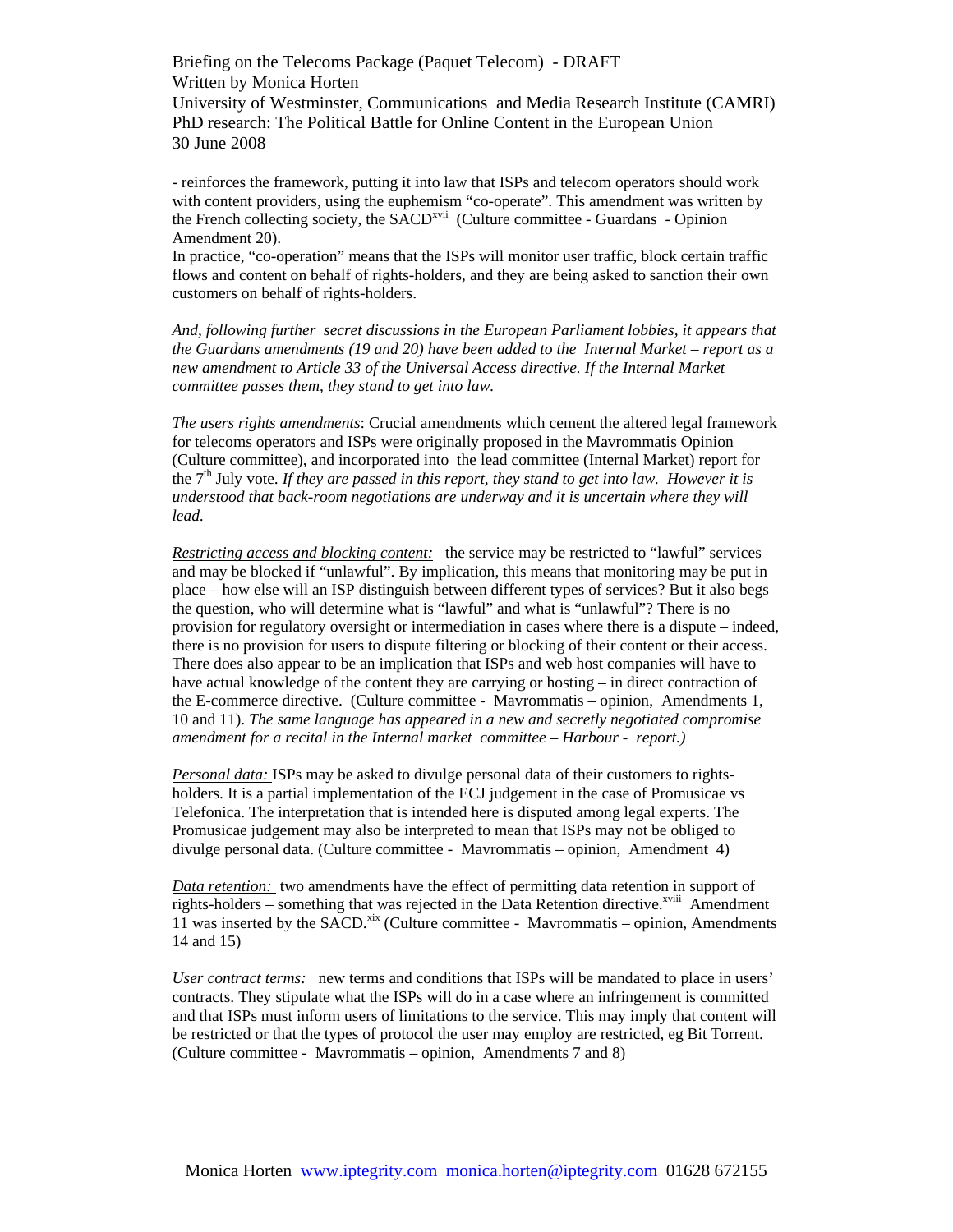*To discuss the issues raised in this paper, please contact the author. Monica Horten ia carrying out PhD research in European communications policy at the University of Westminster. Tel: +44 (0) 1628 672155 Website: www.iptegrity.com* 

*References:* 

This document has been informed by written communications to the European Commission, Consultation for Content Online 2006, and Consultation for Creative Content Online 2008, including those from the following organisations: Motion Picture Association, IFPI, The Walt Disney Company, SACD, Eurocinema, GESAC, SACEM, FERA, PPL-VPL, MCPS-PRS, EuroISPA, ETNO, BT, France Telecom, AFA, 3Group, Intel, Edima, Yahoo, Google, GSMe, BEUC.

All of the above documents are available on the European Commission website.

The SACD Mars 2008, Examen de la revision du « paquet telecom » par le parlement europeen is available here: www.laquadrature.net/files/note-**sacd**-paquet-telecom.doc

All of the European Parliament Opinions and Reports mentioned are available on the European European Parliament website.

Industry, Research and Energy Committee report (Draftsman: Catherine Trautmann) on the proposal related to a common regulatory framework for electronic communications, access, interconnection and authorisation . Available at: http://www.europarl.europa.eu/meetdocs/2004\_2009/documents/pr/720/720897/720897en.pdf

Internal Market and Consumer Protection committee report electronic communications, networks and services, universal service and privacy

 (Draftsman: Malcolm Harbour) http://www.europarl.europa.eu/sides/getDoc.do?pubRef=- //EP//NONSGML+COMPARL+PE-404.659+01+DOC+PDF+V0//EN&language=EN

Culture and Education Committee opinion on electronic communications, networks and services, universal service and privacy (PE404 –747.v02-00) (Draftsman: Manolis Mavrommatis http://www.europarl.europa.eu/sides/getDoc.do?pubRef=- //EP//NONSGML+COMPARL+PE-404.747+02+DOC+PDF+V0//EN&language=EN

Culture and Education Commitee opinion on the proposal related to a common regulatory framework for electronic communications, access, interconnection and authorisation (Draftsman: Ignasi Guardans Cambo (PE404 –775.v02-00)

http://www.europarl.europa.eu/sides/getDoc.do?pubRef=- //EP//NONSGML+COMPARL+PE-404.775+02+DOC+PDF+V0//EN&language=EN

 $\overline{\phantom{a}}$ 

<sup>&</sup>lt;sup>i</sup> IFPI submission to the DG Information Society Consultation for Creative Content Online 2008 ii Directive 2000/31/EC, Article 12

iii European Convention on Human Rights, Article 8 Privacy, Article 10 Right to access and distribute information

iv E-commerce Directive 2000/31/EC Article 12

v Directive 2000/31/EC, Article 15 . See also Recital 40.